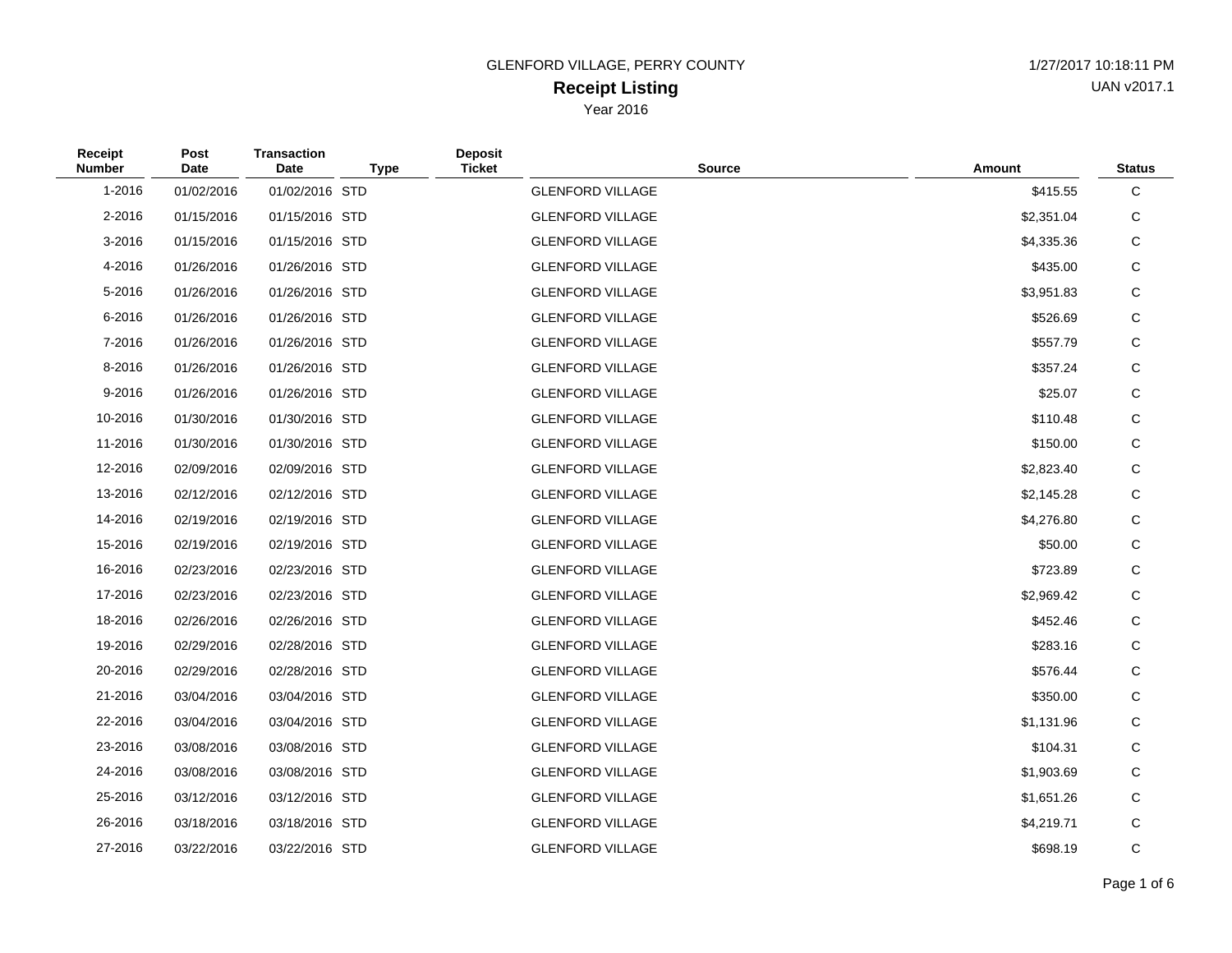# **Receipt Listing** GLENFORD VILLAGE, PERRY COUNTY 1/27/2017 10:18:11 PM

Year 2016

| Receipt<br><b>Number</b> | Post<br>Date | <b>Transaction</b><br>Date | <b>Type</b>          | <b>Deposit</b><br><b>Ticket</b> | <b>Source</b>           | Amount     | <b>Status</b> |
|--------------------------|--------------|----------------------------|----------------------|---------------------------------|-------------------------|------------|---------------|
| 27-2016                  | 03/22/2016   |                            | 04/26/2016 POS. ADJ. |                                 | <b>GLENFORD VILLAGE</b> | \$16.50    | $\mathbf C$   |
| 28-2016                  | 03/22/2016   | 03/22/2016 STD             |                      |                                 | <b>GLENFORD VILLAGE</b> | \$1,308.59 | C             |
| 29-2016                  | 03/29/2016   | 03/29/2016 STD             |                      |                                 | <b>GLENFORD VILLAGE</b> | \$697.93   | C             |
| 30-2016                  | 03/29/2016   | 03/29/2016 STD             |                      |                                 | <b>GLENFORD VILLAGE</b> | \$524.64   | C             |
| 31-2016                  | 04/01/2016   | 04/01/2016 STD             |                      |                                 | <b>GLENFORD VILLAGE</b> | \$375.65   | C             |
| 32-2016                  | 04/08/2016   | 04/08/2016 STD             |                      |                                 | <b>GLENFORD VILLAGE</b> | \$3,627.57 | C             |
| 33-2016                  | 04/08/2016   | 04/08/2016 STD             |                      |                                 | <b>GLENFORD VILLAGE</b> | \$6,552.00 | C             |
| 34-2016                  | 04/26/2016   | 04/26/2016 STD             |                      |                                 | <b>GLENFORD VILLAGE</b> | \$4,099.04 | C             |
| 35-2016                  | 04/26/2016   | 04/26/2016 STD             |                      |                                 | <b>GLENFORD VILLAGE</b> | \$152.71   | C             |
| 36-2016                  | 04/26/2016   | 04/26/2016 STD             |                      |                                 | <b>GLENFORD VILLAGE</b> | \$495.58   | C             |
| 37-2016                  | 04/26/2016   | 04/26/2016 STD             |                      |                                 | <b>GLENFORD VILLAGE</b> | \$3,377.92 | $\mathsf C$   |
| 38-2016                  | 04/26/2016   | 04/26/2016 STD             |                      |                                 | <b>GLENFORD VILLAGE</b> | \$330.76   | C             |
| 39-2016                  | 04/26/2016   | 04/26/2016 STD             |                      |                                 | <b>GLENFORD VILLAGE</b> | \$263.55   | C             |
| 40-2016                  | 04/26/2016   | 04/26/2016 STD             |                      |                                 | <b>GLENFORD VILLAGE</b> | \$121.16   | C             |
| 41-2016                  | 05/01/2016   | 05/01/2016 STD             |                      |                                 | <b>GLENFORD VILLAGE</b> | \$562.79   | C             |
| 42-2016                  | 05/01/2016   | 05/01/2016 STD             |                      |                                 | <b>GLENFORD VILLAGE</b> | \$2,900.00 | C             |
| 43-2016                  | 05/06/2016   | 05/06/2016 STD             |                      |                                 | <b>GLENFORD VILLAGE</b> | \$369.80   | C             |
| 44-2016                  | 05/06/2016   | 05/06/2016 STD             |                      |                                 | <b>GLENFORD VILLAGE</b> | \$1,065.11 | $\mathsf{C}$  |
| 45-2016                  | 05/06/2016   | 05/06/2016 STD             |                      |                                 | <b>GLENFORD VILLAGE</b> | \$200.00   | C             |
| 46-2016                  | 05/13/2016   | 05/13/2016 STD             |                      |                                 | <b>GLENFORD VILLAGE</b> | \$2,880.36 | C             |
| 47-2016                  | 05/21/2016   | 05/21/2016 STD             |                      |                                 | <b>GLENFORD VILLAGE</b> | \$661.43   | C             |
| 48-2016                  | 05/21/2016   | 05/21/2016 STD             |                      |                                 | <b>GLENFORD VILLAGE</b> | \$5,342.92 | C             |
| 49-2016                  | 05/24/2016   | 05/24/2016 STD             |                      |                                 | <b>GLENFORD VILLAGE</b> | \$810.61   | C             |
| 50-2016                  | 05/24/2016   | 05/24/2016 STD             |                      |                                 | <b>GLENFORD VILLAGE</b> | \$186.34   | C             |
| 51-2016                  | 05/24/2016   | 05/24/2016 STD             |                      |                                 | <b>GLENFORD VILLAGE</b> | \$213.98   | C             |
| 52-2016                  | 05/24/2016   | 05/24/2016 STD             |                      |                                 | <b>GLENFORD VILLAGE</b> | \$937.95   | C             |
| 53-2016                  | 05/31/2016   | 05/31/2016 STD             |                      |                                 | <b>GLENFORD VILLAGE</b> | \$737.33   | C             |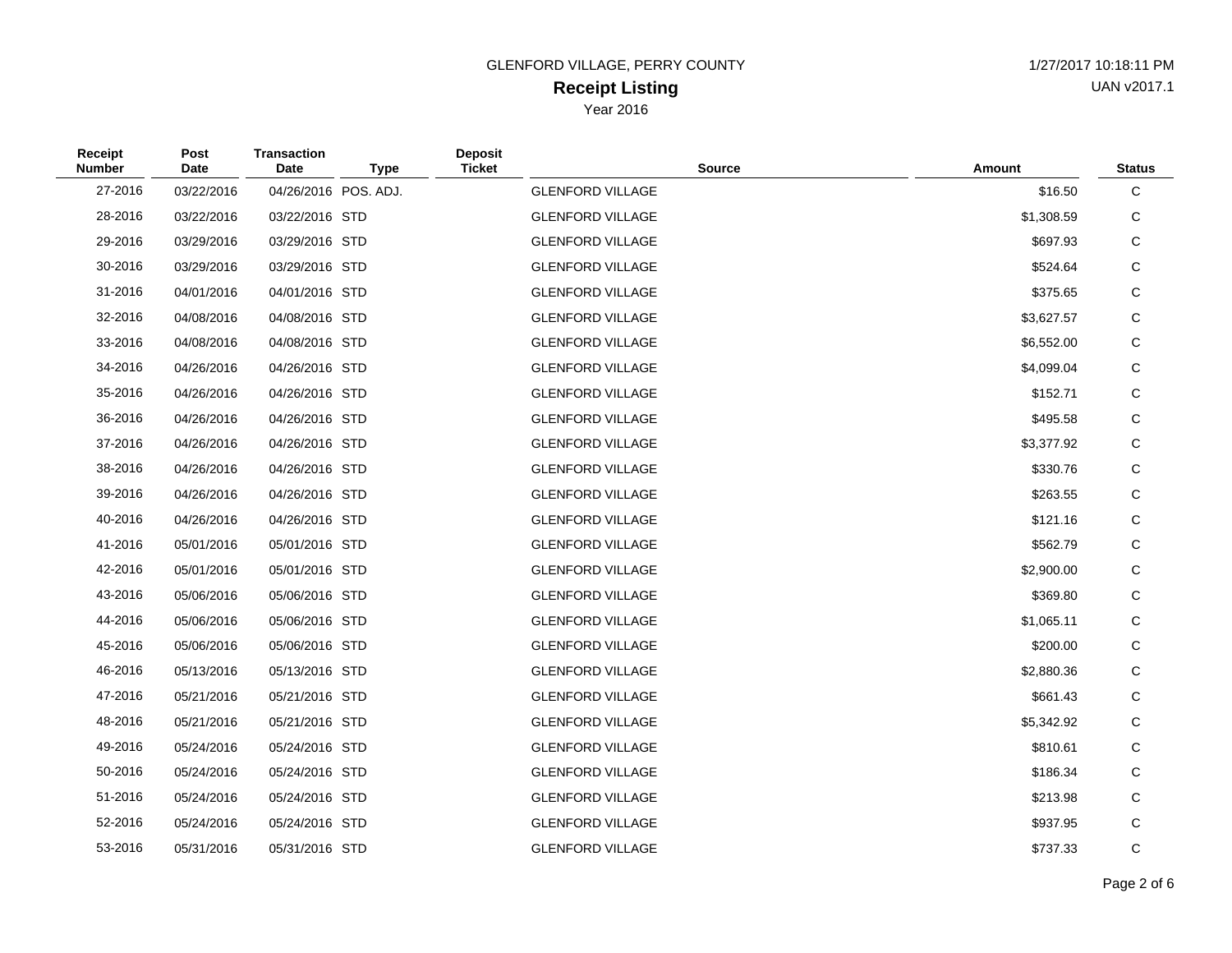#### **Receipt Listing** GLENFORD VILLAGE, PERRY COUNTY 1/27/2017 10:18:11 PM Year 2016

UAN v2017.1

| Receipt<br><b>Number</b> | Post<br>Date | <b>Transaction</b><br><b>Date</b> | <b>Type</b>          | <b>Deposit</b><br><b>Ticket</b> | <b>Source</b>           | <b>Amount</b> | <b>Status</b> |
|--------------------------|--------------|-----------------------------------|----------------------|---------------------------------|-------------------------|---------------|---------------|
| 54-2016                  | 05/31/2016   | 05/31/2016 STD                    |                      |                                 | <b>GLENFORD VILLAGE</b> | \$642.15      | С             |
| 55-2016                  | 05/31/2016   | 05/31/2016 STD                    |                      |                                 | <b>GLENFORD VILLAGE</b> | \$351.15      | С             |
| 56-2016                  | 05/31/2016   | 05/31/2016 STD                    |                      |                                 | <b>GLENFORD VILLAGE</b> | \$65.00       | С             |
| 57-2016                  | 06/14/2016   | 06/14/2016 STD                    |                      |                                 | <b>GLENFORD VILLAGE</b> | \$200.00      | С             |
| 58-2016                  | 06/14/2016   | 06/14/2016 STD                    |                      |                                 | <b>GLENFORD VILLAGE</b> | \$2,702.57    | С             |
| 59-2016                  | 06/14/2016   | 06/14/2016 STD                    |                      |                                 | <b>GLENFORD VILLAGE</b> | \$115.00      | С             |
| 60-2016                  | 06/14/2016   | 06/14/2016 STD                    |                      |                                 | <b>GLENFORD VILLAGE</b> | \$2,476.24    | С             |
| 61-2016                  | 06/21/2016   | 06/21/2016 STD                    |                      |                                 | <b>GLENFORD VILLAGE</b> | \$688.04      | С             |
| 62-2016                  | 06/21/2016   | 06/21/2016 STD                    |                      |                                 | <b>GLENFORD VILLAGE</b> | \$4,972.92    | С             |
| 62-2016                  | 06/22/2016   |                                   | 06/28/2016 NEG. ADJ. |                                 | <b>GLENFORD VILLAGE</b> | $-$43.00$     | С             |
| 63-2016                  | 06/28/2016   | 06/28/2016 STD                    |                      |                                 | <b>GLENFORD VILLAGE</b> | \$50.00       | С             |
| 64-2016                  | 06/28/2016   | 06/28/2016 STD                    |                      |                                 | <b>GLENFORD VILLAGE</b> | \$1,677.42    | С             |
| 65-2016                  | 06/28/2016   | 06/28/2016 STD                    |                      |                                 | <b>GLENFORD VILLAGE</b> | \$194.13      | С             |
| 66-2016                  | 06/28/2016   | 06/28/2016 STD                    |                      |                                 | <b>GLENFORD VILLAGE</b> | \$355.76      | С             |
| 67-2016                  | 07/26/2016   | 07/26/2016 STD                    |                      |                                 | <b>GLENFORD VILLAGE</b> | \$1,755.47    | С             |
| 68-2016                  | 07/26/2016   | 07/26/2016 STD                    |                      |                                 | <b>GLENFORD VILLAGE</b> | \$3,989.80    | С             |
| 69-2016                  | 07/26/2016   | 07/26/2016 STD                    |                      |                                 | <b>GLENFORD VILLAGE</b> | \$605.03      | С             |
| 70-2016                  | 07/26/2016   | 07/26/2016 STD                    |                      |                                 | <b>GLENFORD VILLAGE</b> | \$40.00       | С             |
| 71-2016                  | 07/26/2016   | 07/26/2016 STD                    |                      |                                 | <b>GLENFORD VILLAGE</b> | \$1,547.37    | С             |
| 72-2016                  | 07/26/2016   | 07/26/2016 STD                    |                      |                                 | <b>GLENFORD VILLAGE</b> | \$1,072.36    | С             |
| 73-2016                  | 07/26/2016   | 07/26/2016 STD                    |                      |                                 | <b>GLENFORD VILLAGE</b> | \$3,395.96    | С             |
| 74-2016                  | 07/30/2016   | 07/30/2016 STD                    |                      |                                 | <b>GLENFORD VILLAGE</b> | \$759.47      | С             |
| 75-2016                  | 07/30/2016   | 07/30/2016 STD                    |                      |                                 | <b>GLENFORD VILLAGE</b> | \$344.95      | С             |
| 76-2016                  | 07/30/2016   | 07/30/2016 STD                    |                      |                                 | <b>GLENFORD VILLAGE</b> | \$523.60      | С             |
| 77-2016                  | 08/12/2016   | 08/12/2016 STD                    |                      |                                 | <b>GLENFORD VILLAGE</b> | \$160.00      | С             |
| 78-2016                  | 08/12/2016   | 08/12/2016 STD                    |                      |                                 | <b>GLENFORD VILLAGE</b> | \$2,579.22    | C             |
| 79-2016                  | 08/12/2016   | 08/12/2016 STD                    |                      |                                 | <b>GLENFORD VILLAGE</b> | \$1.984.28    | C             |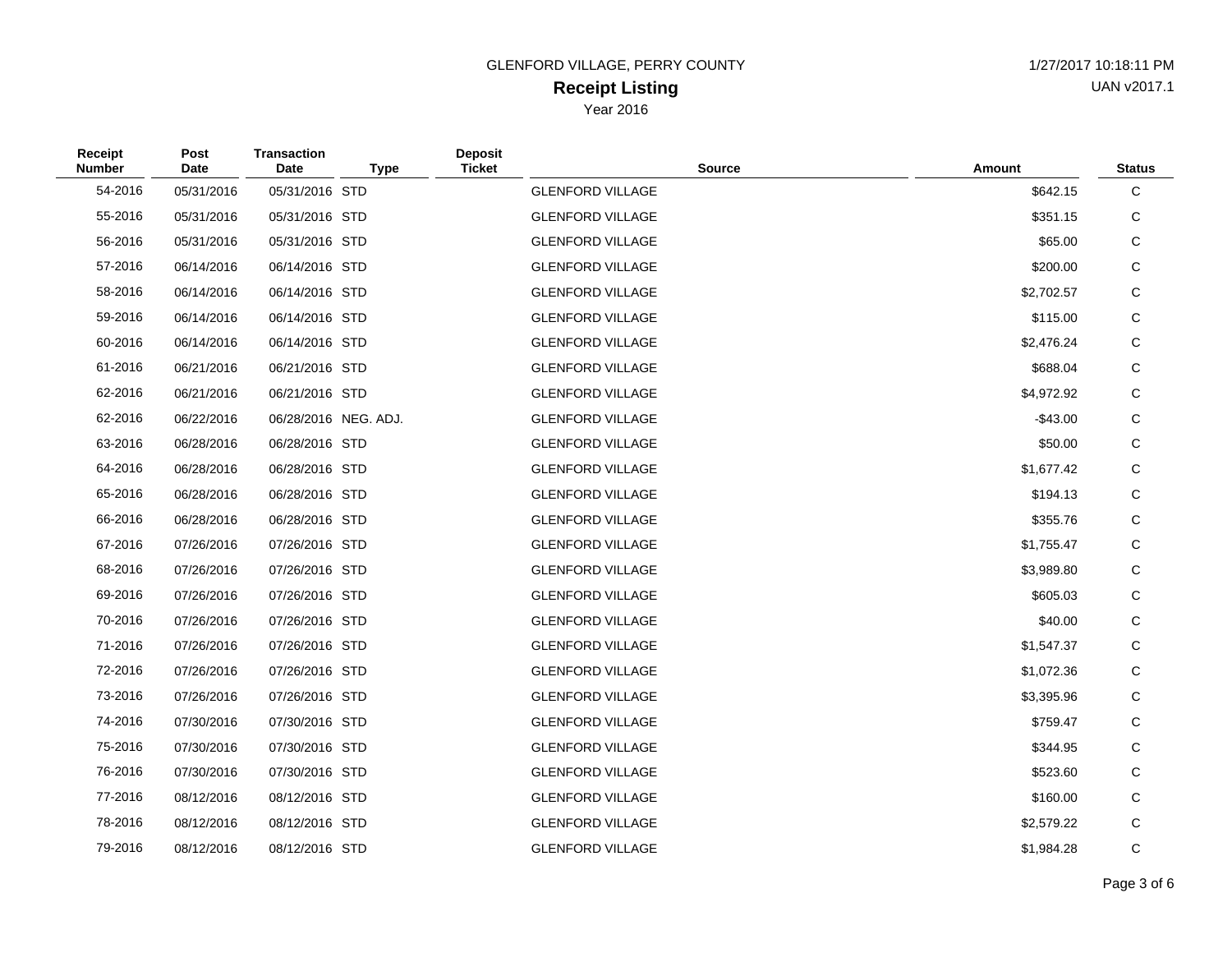#### **Receipt Listing** GLENFORD VILLAGE, PERRY COUNTY 1/27/2017 10:18:11 PM Year 2016

UAN v2017.1

| Receipt<br><b>Number</b> | Post<br>Date | <b>Transaction</b><br>Date | <b>Type</b>          | <b>Deposit</b><br><b>Ticket</b> | <b>Source</b>           | Amount     | <b>Status</b> |
|--------------------------|--------------|----------------------------|----------------------|---------------------------------|-------------------------|------------|---------------|
| 80-2016                  | 08/23/2016   | 08/23/2016 STD             |                      |                                 | <b>GLENFORD VILLAGE</b> | \$50.00    | C             |
| 81-2016                  | 08/23/2016   | 08/23/2016 STD             |                      |                                 | <b>GLENFORD VILLAGE</b> | \$5,206.89 | С             |
| 81-2016                  | 08/30/2016   |                            | 08/30/2016 POS. ADJ. |                                 | <b>GLENFORD VILLAGE</b> | \$7.00     | С             |
| 82-2016                  | 08/23/2016   | 08/23/2016 STD             |                      |                                 | <b>GLENFORD VILLAGE</b> | \$6,233.45 | С             |
| 83-2016                  | 08/23/2016   | 08/23/2016 STD             |                      |                                 | <b>GLENFORD VILLAGE</b> | \$389.06   | С             |
| 84-2016                  | 08/23/2016   | 08/23/2016 STD             |                      |                                 | <b>GLENFORD VILLAGE</b> | \$1,513.34 | С             |
| 85-2016                  | 08/26/2016   | 08/26/2016 STD             |                      |                                 | <b>GLENFORD VILLAGE</b> | \$485.12   | С             |
| 86-2016                  | 08/30/2016   | 08/30/2016 STD             |                      |                                 | <b>GLENFORD VILLAGE</b> | \$1,440.21 | С             |
| 87-2016                  | 08/30/2016   | 08/30/2016 STD             |                      |                                 | <b>GLENFORD VILLAGE</b> | \$189.14   | C             |
| 88-2016                  | 08/30/2016   | 08/30/2016 STD             |                      |                                 | <b>GLENFORD VILLAGE</b> | \$195.97   | С             |
| 89-2016                  | 08/30/2016   | 08/30/2016 STD             |                      |                                 | <b>GLENFORD VILLAGE</b> | \$358.43   | С             |
| 90-2016                  | 09/09/2016   | 09/09/2016 STD             |                      |                                 | <b>GLENFORD VILLAGE</b> | \$2,712.16 | С             |
| 91-2016                  | 09/21/2016   | 09/21/2016 STD             |                      |                                 | <b>GLENFORD VILLAGE</b> | \$1,654.38 | С             |
| 92-2016                  | 09/21/2016   | 09/21/2016 STD             |                      |                                 | <b>GLENFORD VILLAGE</b> | \$3,297.25 | С             |
| 93-2016                  | 09/21/2016   | 09/21/2016 STD             |                      |                                 | <b>GLENFORD VILLAGE</b> | \$748.74   | С             |
| 94-2016                  | 09/21/2016   | 09/21/2016 STD             |                      |                                 | <b>GLENFORD VILLAGE</b> | \$2,072.00 | С             |
| 95-2016                  | 09/23/2016   | 09/23/2016 STD             |                      |                                 | <b>GLENFORD VILLAGE</b> | \$892.57   | С             |
| 96-2016                  | 09/27/2016   | 09/27/2016 STD             |                      |                                 | <b>GLENFORD VILLAGE</b> | \$40.00    | С             |
| 97-2016                  | 09/27/2016   | 09/27/2016 STD             |                      |                                 | <b>GLENFORD VILLAGE</b> | \$250.00   | С             |
| 98-2016                  | 09/27/2016   | 09/27/2016 STD             |                      |                                 | <b>GLENFORD VILLAGE</b> | \$1,385.52 | С             |
| 99-2016                  | 09/30/2016   | 09/30/2016 STD             |                      |                                 | <b>GLENFORD VILLAGE</b> | \$3.80     | С             |
| 100-2016                 | 09/30/2016   | 09/30/2016 STD             |                      |                                 | <b>GLENFORD VILLAGE</b> | \$441.38   | С             |
| 101-2016                 | 10/14/2016   | 10/14/2016 STD             |                      |                                 | <b>GLENFORD VILLAGE</b> | \$91.17    | С             |
| 102-2016                 | 10/14/2016   | 10/14/2016 STD             |                      |                                 | <b>GLENFORD VILLAGE</b> | \$1,191.71 | С             |
| 103-2016                 | 10/14/2016   | 10/14/2016 STD             |                      |                                 | <b>GLENFORD VILLAGE</b> | \$2,937.43 | С             |
| 104-2016                 | 10/14/2016   | 10/14/2016 STD             |                      |                                 | <b>GLENFORD VILLAGE</b> | \$1,566.67 | С             |
| 105-2016                 | 10/21/2016   | 10/21/2016 STD             |                      |                                 | <b>GLENFORD VILLAGE</b> | \$584.88   | C             |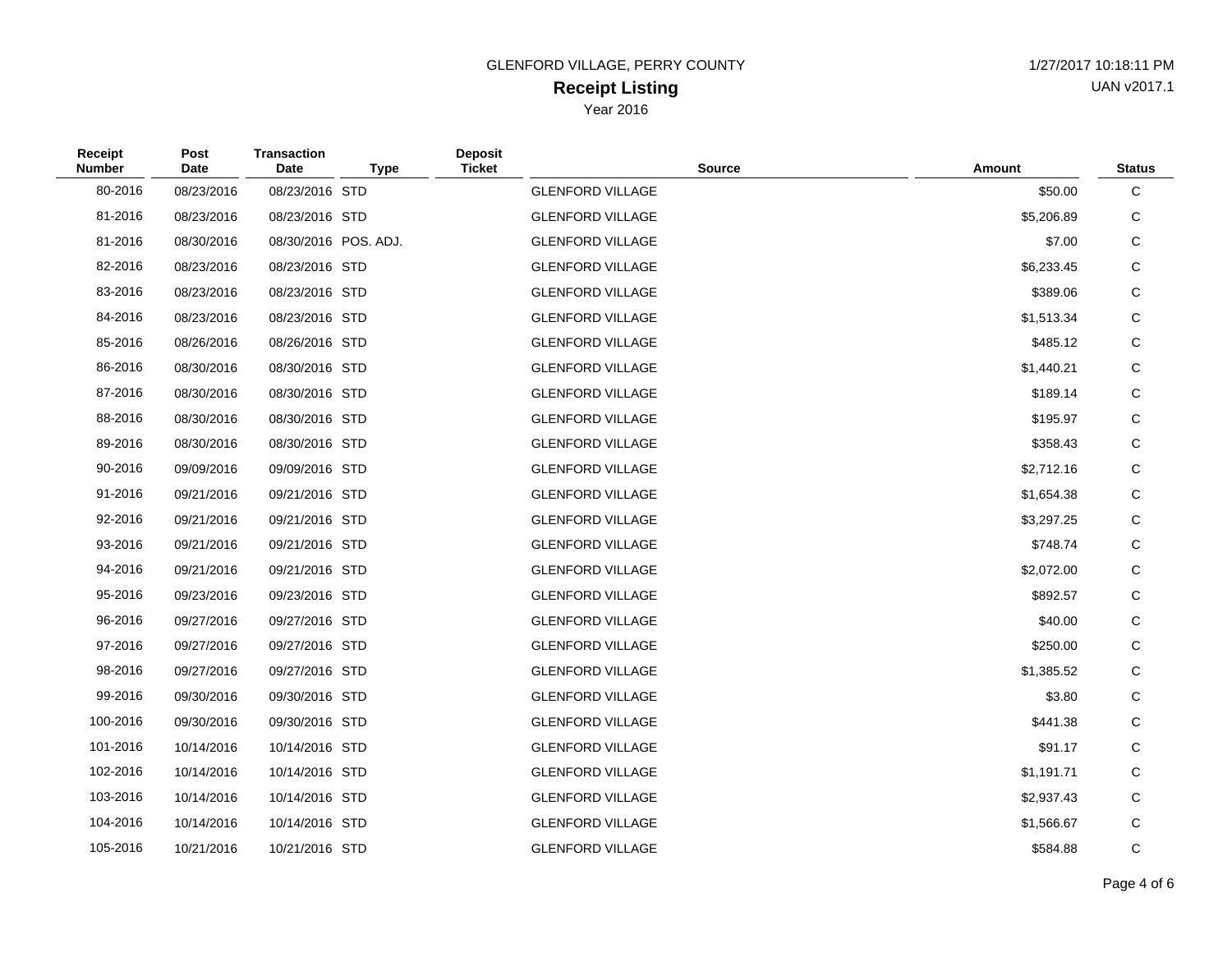# **Receipt Listing** GLENFORD VILLAGE, PERRY COUNTY 1/27/2017 10:18:11 PM

UAN v2017.1

Year 2016

| Receipt<br><b>Number</b> | Post<br><b>Date</b> | <b>Transaction</b><br>Date | <b>Type</b> | <b>Deposit</b><br><b>Ticket</b> | <b>Source</b>           | Amount     | <b>Status</b> |
|--------------------------|---------------------|----------------------------|-------------|---------------------------------|-------------------------|------------|---------------|
| 106-2016                 | 10/21/2016          | 10/21/2016 STD             |             |                                 | <b>GLENFORD VILLAGE</b> | \$5,645.84 | С             |
| 107-2016                 | 10/29/2016          | 10/29/2016 STD             |             |                                 | <b>GLENFORD VILLAGE</b> | \$1,000.84 | С             |
| 108-2016                 | 10/29/2016          | 10/29/2016 STD             |             |                                 | <b>GLENFORD VILLAGE</b> | \$203.48   | С             |
| 109-2016                 | 10/29/2016          | 10/29/2016 STD             |             |                                 | <b>GLENFORD VILLAGE</b> | \$50.00    | С             |
| 110-2016                 | 10/29/2016          | 10/29/2016 STD             |             |                                 | <b>GLENFORD VILLAGE</b> | \$550.10   | С             |
| 111-2016                 | 11/01/2016          | 11/01/2016 STD             |             |                                 | <b>GLENFORD VILLAGE</b> | \$528.45   | С             |
| 112-2016                 | 11/01/2016          | 11/01/2016 STD             |             |                                 | <b>GLENFORD VILLAGE</b> | \$325.44   | С             |
| 113-2016                 | 11/11/2016          | 11/11/2016 STD             |             |                                 | <b>GLENFORD VILLAGE</b> | \$2,652.59 | С             |
| 114-2016                 | 11/11/2016          | 11/11/2016 STD             |             |                                 | <b>GLENFORD VILLAGE</b> | \$2,036.85 | С             |
| 115-2016                 | 11/18/2016          | 11/18/2016 STD             |             |                                 | <b>GLENFORD VILLAGE</b> | \$3,706.25 | С             |
| 116-2016                 | 11/18/2016          | 11/18/2016 STD             |             |                                 | <b>GLENFORD VILLAGE</b> | \$75.23    | С             |
| 117-2016                 | 11/26/2016          | 11/26/2016 STD             |             |                                 | <b>GLENFORD VILLAGE</b> | \$673.47   | С             |
| 118-2016                 | 11/26/2016          | 11/26/2016 STD             |             |                                 | <b>GLENFORD VILLAGE</b> | \$2,283.21 | С             |
| 119-2016                 | 11/26/2016          | 11/26/2016 STD             |             |                                 | <b>GLENFORD VILLAGE</b> | \$378.98   | С             |
| 120-2016                 | 11/29/2016          | 11/29/2016 STD             |             |                                 | <b>GLENFORD VILLAGE</b> | \$182.00   | С             |
| 121-2016                 | 11/29/2016          | 11/29/2016 STD             |             |                                 | <b>GLENFORD VILLAGE</b> | \$554.39   | С             |
| 122-2016                 | 12/06/2016          | 12/06/2016 STD             |             |                                 | <b>GLENFORD VILLAGE</b> | \$2,062.78 | С             |
| 123-2016                 | 12/16/2016          | 12/16/2016 STD             |             |                                 | <b>GLENFORD VILLAGE</b> | \$1,864.73 | С             |
| 124-2016                 | 12/16/2016          | 12/16/2016 STD             |             |                                 | <b>GLENFORD VILLAGE</b> | \$150.00   | С             |
| 125-2016                 | 12/16/2016          | 12/16/2016 STD             |             |                                 | <b>GLENFORD VILLAGE</b> | \$3,795.59 | С             |
| 126-2016                 | 12/16/2016          | 12/16/2016 STD             |             |                                 | <b>GLENFORD VILLAGE</b> | \$11.40    | С             |
| 127-2016                 | 12/27/2016          | 12/27/2016 STD             |             |                                 | <b>GLENFORD VILLAGE</b> | \$29.50    | V             |
| 127-2016                 | 12/27/2016          | 12/27/2016 VOID            |             |                                 | <b>GLENFORD VILLAGE</b> | $-$29.50$  | V             |
| 128-2016                 | 12/27/2016          | 12/27/2016 STD             |             |                                 | <b>GLENFORD VILLAGE</b> | \$4,304.98 | С             |
| 129-2016                 | 12/27/2016          | 12/27/2016 STD             |             |                                 | <b>GLENFORD VILLAGE</b> | \$573.89   | С             |
| 130-2016                 | 12/27/2016          | 12/27/2016 STD             |             |                                 | <b>GLENFORD VILLAGE</b> | \$564.46   | С             |
| 131-2016                 | 12/30/2016          | 12/30/2016 STD             |             |                                 | <b>GLENFORD VILLAGE</b> | \$625.40   | O             |